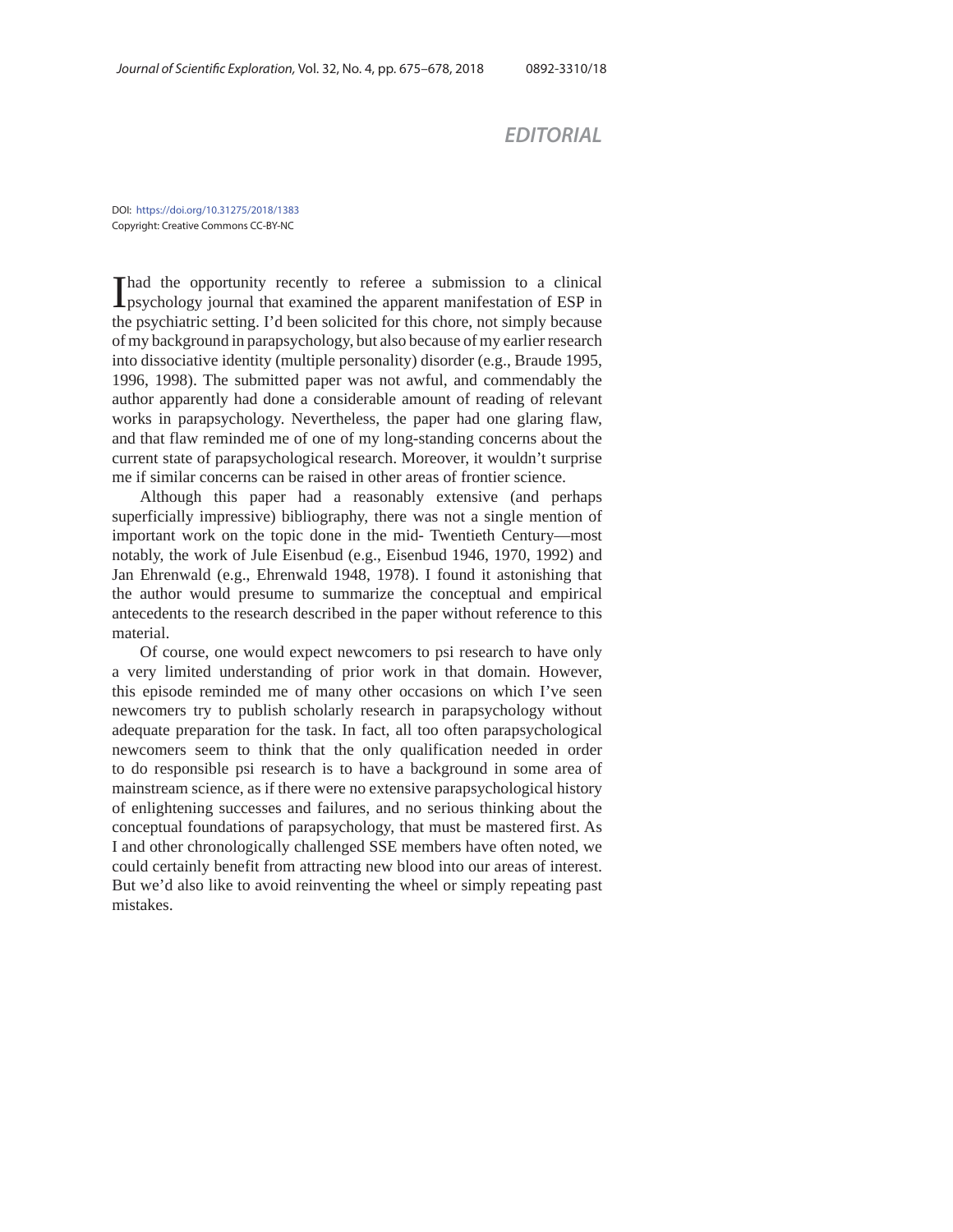But in a way, that kind of newcomer na ï vete or hubris is understandable if not exactly forgivable. Consider, where is an aspiring parapsychologist to go for the necessary background education? Only a handful of reputable universities offer competent programs in psi research. And no doubt some other areas of anomalistics are in the same boat—e.g., cryptozoology, UFO studies, and astrology, all of which have extensive histories. By contrast, someone wanting to forge a career in a mainstream science can easily enroll in a program that can prepare them to do decent research of their own.

So what can educated veteran psi researchers do to ensure that the rich history of prior work doesn't simply fall victim to the gnawing tooth of time? Unfortunately, Wikipedia has been hijacked by aggressive psi skeptics. However, the Society for Psychical Research has launched an online encyclopedia, to which I and some other SSE members have contributed, which (although its audience is presumably many times smaller than Wikipedia's) takes up some of that slack. Regular conferences can help as well—such as those of the SSE (Society for Scientific Exploration), PA (Parapsychological Association), and SPR (Society for Psychical Research). I'm not sure that other areas of frontier science enjoy anything like the level of professional competence and engagement one finds at these conferences.

Another strategy would be for the *JSE* to publish occasional review articles. We already have a Historical Perspectives section in which we survey (and sometimes resurrect) important early studies. Typically, these tend to focus on late nineteenth- and early twentieth-century work—that is, research beginning slightly before or roughly around the time the SPR was formed. However, at the most recent SSE conference in Las Vegas, I was gratified to learn that many Council members would like to see the *JSE* publish review articles on more recent, and evidentially rich, areas of research. I support this initiative wholeheartedly and have already solicited some papers. I can tell you now that some survey articles will appear in due course. Moreover, if SSE members like the idea of including one or more survey-type presentations at subsequent conferences, I encourage them to make their wishes known to Council members, and perhaps open the matter for discussion at SSE conference business meetings.

…………………………………………

Beginning with this issue, I'm very pleased to welcome Harald Walach, Ph.D., to our team of Associate Editors. As many readers probably know, Harald works at the intersection of medicine, psychology, and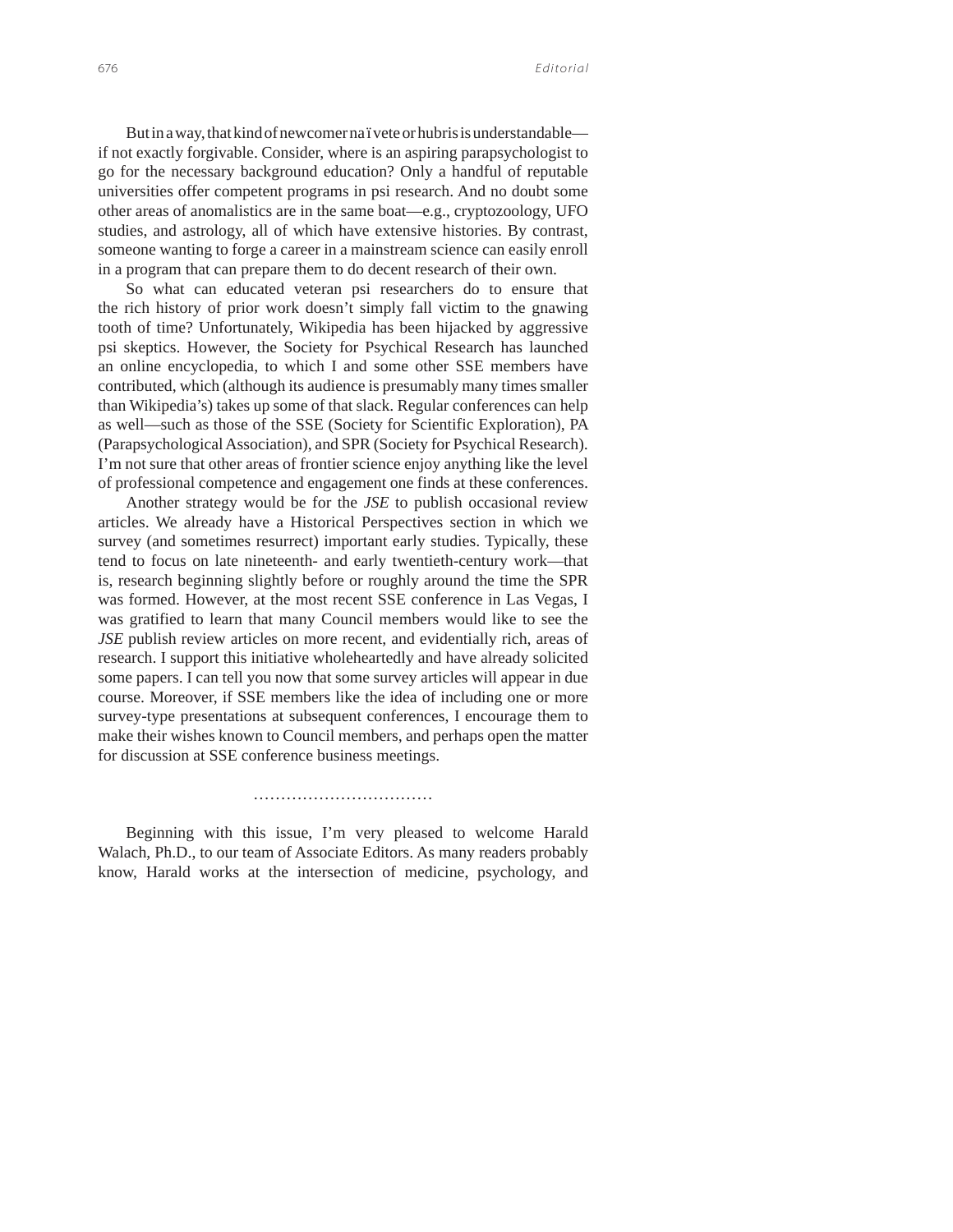consciousness studies. He holds a double Ph.D. in Clinical Psychology, and History and Theory of Science, and he's the author of 14 books and many articles and book chapters. He's also editor of the journal *Complementary Medicine Research*, and editor of the Springer book series "Neuroscience, Consciousness, Spirituality."

…………………………………………

Since this is the holiday season and an appropriate time for wallowing in weltschmerz and reflecting on the year that's coming to a close, I'd like once again to acknowledge and thank our dedicated and overworked team of Associate Editors and the many reviewers on whom we rely in vetting papers for inclusion in the *JSE*. As I've noted before, producing this *Journal*  poses a distinctive challenge. Because the *JSE* deals with topics either shunned altogether or dealt with shabbily by more mainstream publications, the community of qualified readers for high-level peer review is quite small. Ideally, I'd prefer to have a larger team of Associate Editors, in order to lighten the editorial load for those who—perhaps inscrutably—continue to volunteer large chunks of time to shepherding submissions through our system. However, adding members to that team inevitably subtracts from the small pool of qualified referees. So I'm deeply grateful to my largely behind-the-scenes Associate Editors, who realize the need to maintain the high standard of scientific and scholarly excellence that's characterized the *JSE* since its inception, who recognize that there are only so many people on whom the *JSE* can rely, and who accordingly and generously donate their valuable time. I'm equally grateful to our many referees, many of whom we call upon over and over again, simply because they have expertise in the relevant areas of research, and because the number of people who have both that expertise and the relevant degree of open-mindedness about new ideas remains depressingly small.

I must also express my deep appreciation for the breathtaking efficiency, technical panache, and thorough understanding of the publishing business of our Managing Editor, Kathleen Erickson. Kathleen does it all, and she does it brilliantly. I'm sure *JSE*'s Associate Editors and referees agree with me on this. We benefit, time and again, from Kathleen's assistance, patience, and good nature. In fact, I've never met anyone who can issue a reminder with such a winning combination of grace and coercion.

**—STEPHEN E. BRAUDE**